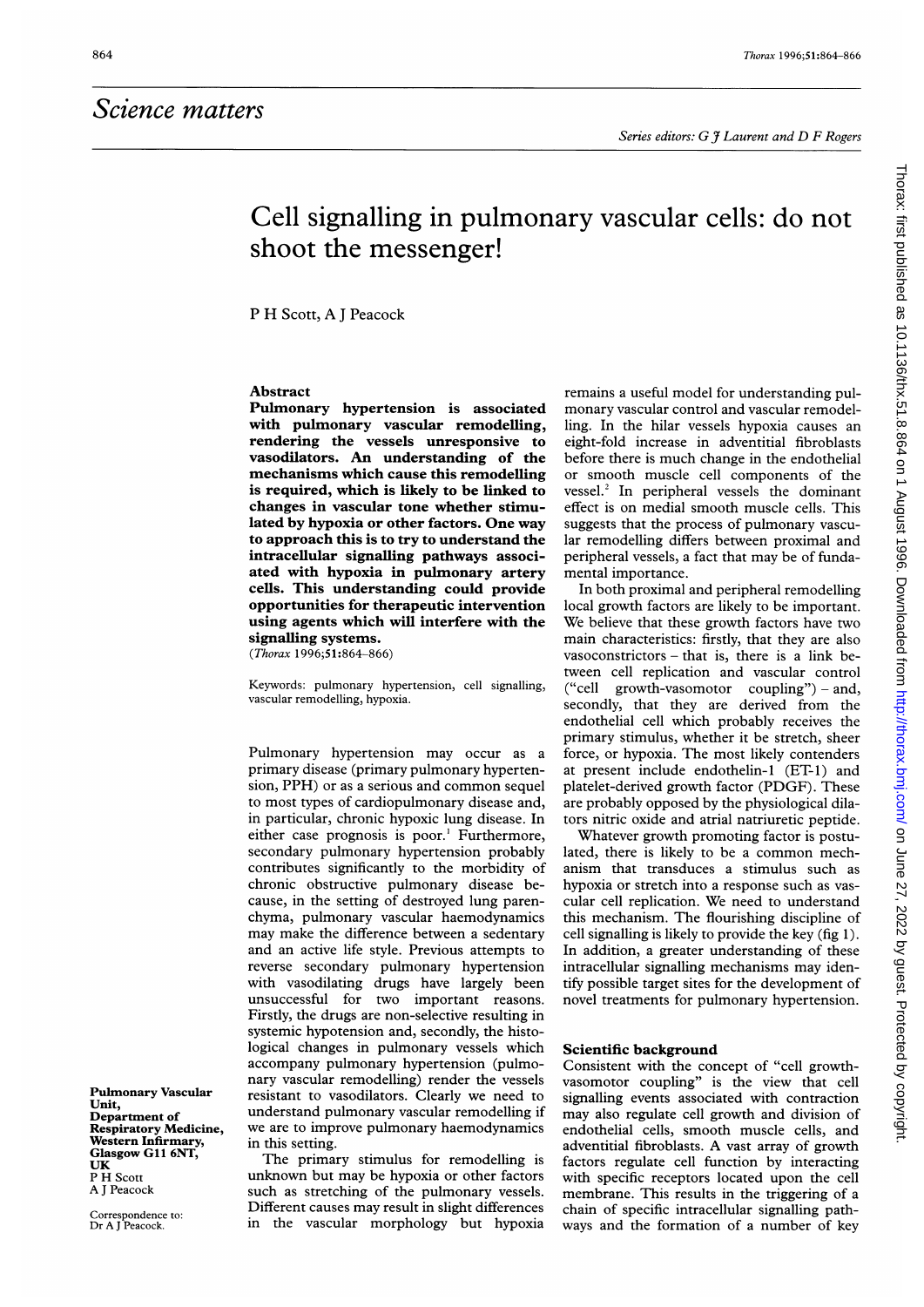

Figure 1 Schematic representation of intracellular signalling pathways leading to cell division. Hypoxia, a stimulator of pulmonary vascular remodelling, could act at<br>several levels in the chain of intracellular signalling events leading to cell division.

second messenger effector molecules (fig 1). We do not yet know which of these signalling events are involved in hypertensive remodelling of the pulmonary artery.

An example of this signalling system is the hydrolysis of inositol-containing phospholipids, found in the cell membrane, and this has been identified as a universal signalling pathway activated in response to agents responsible for calcium mobilisation.<sup>3</sup> In many cell types this pathway is activated in response to vasoconstrictors such as angiotensin II, ET-1, and PDGF,<sup>45</sup> but this activation occurs via a different type of receptor. Angiotensin II and ET-1, for example, activate a number of phospholipase effector molecules which are modulated via an intermediate transducing protein, guanosine nucleotide regulatory binding proteins (G proteins), while for PDGF the effector molecules associate with the PDGF receptor itself, become phosphorylated, and are subsequently activated without an intermediary step. Following activation of either receptor type, the<br>phospholipid phosphatidylinositol 4.5phosphatidylinositol 4,5bisphosphate is hydrolysed by a phospholipase C (PLC) to generate two second messengers, inositol 1,4,5-trisphosphate  $(InsP<sub>3</sub>)$  and diacylglycerol (DAG) (fig 2). Different isoforms of PLC (PLC $\beta$  or PLC $\gamma$ ) are activated at the different receptors but the products of the reaction are similar (fig 2). Ins $P_3$  stimulates the release of calcium from intracellular calcium  $(Ca^{2+})$  stores through the interaction with specific  $InsP<sub>3</sub>$  receptors located on the endoplasmic reticulum which has the effect of increasing intracellular  $Ca^{2+}$  levels. The other lipid product of phosphatidylinositol hydrolysis, DAG, is recognised as the main physiological activator of protein kinase C (PKC) which

appears to be an important enzyme required in the steps leading to cell division.<sup>67</sup> In the presence of DAG and calcium ions, activated PKC stimulates the phosphorylation and activation of a number of target proteins which may be involved in proliferation (fig 2).

It is now realised that not all intracellular signals result from the pathway described above. Recent major advances have been achieved in defining cell signalling pathways and these additional pathways involve the activation of proteins or enzymes by phosphorylation upon tyrosine residues. In these pathways, signals are generated through a series of protein/protein interactions and a cascade of phosphorylation events rather than generation of second messengers as in the phosphoinositide pathway described above. This type of pathway has been associated with growth factor receptors that display tyrosine kinase activity such as PDGF or epidermal growth factor; however, <sup>a</sup> number of G protein coupled pathways can also activate tyrosine kinase pathways.<sup>8</sup>

An example of one of the pathways initiated by different agonists is the activation of a family of intracellular protein kinases known as the mitogen-activated protein kinases (MAP kinases) which have emerged as signalling molecules common to pathways believed to be important in regulation of cell proliferation.9



Figure 2 Potential pathways for receptor-mediated second messenger generation and downstream effects leading to DNA synthesis and cell division. Growth factors such as PDGF bind to specific receptors on the cell membrane resulting in association of PLC $\gamma$  to the activated receptor<br>and subsequent hydrolysis of PtdInsP<sub>2</sub> to form InsP<sub>3</sub> and DAG. Ins $P_3$  binds to specific receptors on endoplasmic reticulum which results in the release of calcium, necessary for cell contraction. DAG activates PKC whose activity is also regulated by calcium levels. Mitogens such as ET-1 can also activate this pathway, however, this receptor activates PLC $\beta$ . Following activation of regulatory proteins such as MAP kinase, the cell receives a signal for synthesis of new DNA and cell division to occur. DAG = diacylglycerol; ER = endoplasmic reticulum;  $ET-1$  = endothelin;  $G = G$ protein;  $InsP<sub>3</sub> = inositol trisphosphate; PA = phosphatidic$ acid;  $\widehat{PDGF} =$  platelet-derived growth factor;  $\widehat{PKC} =$  protein kinase C; PLC = phospholipase C; PtdInsP<sub>2</sub> = phosphatidylinositol 4,5-bisphosphate.